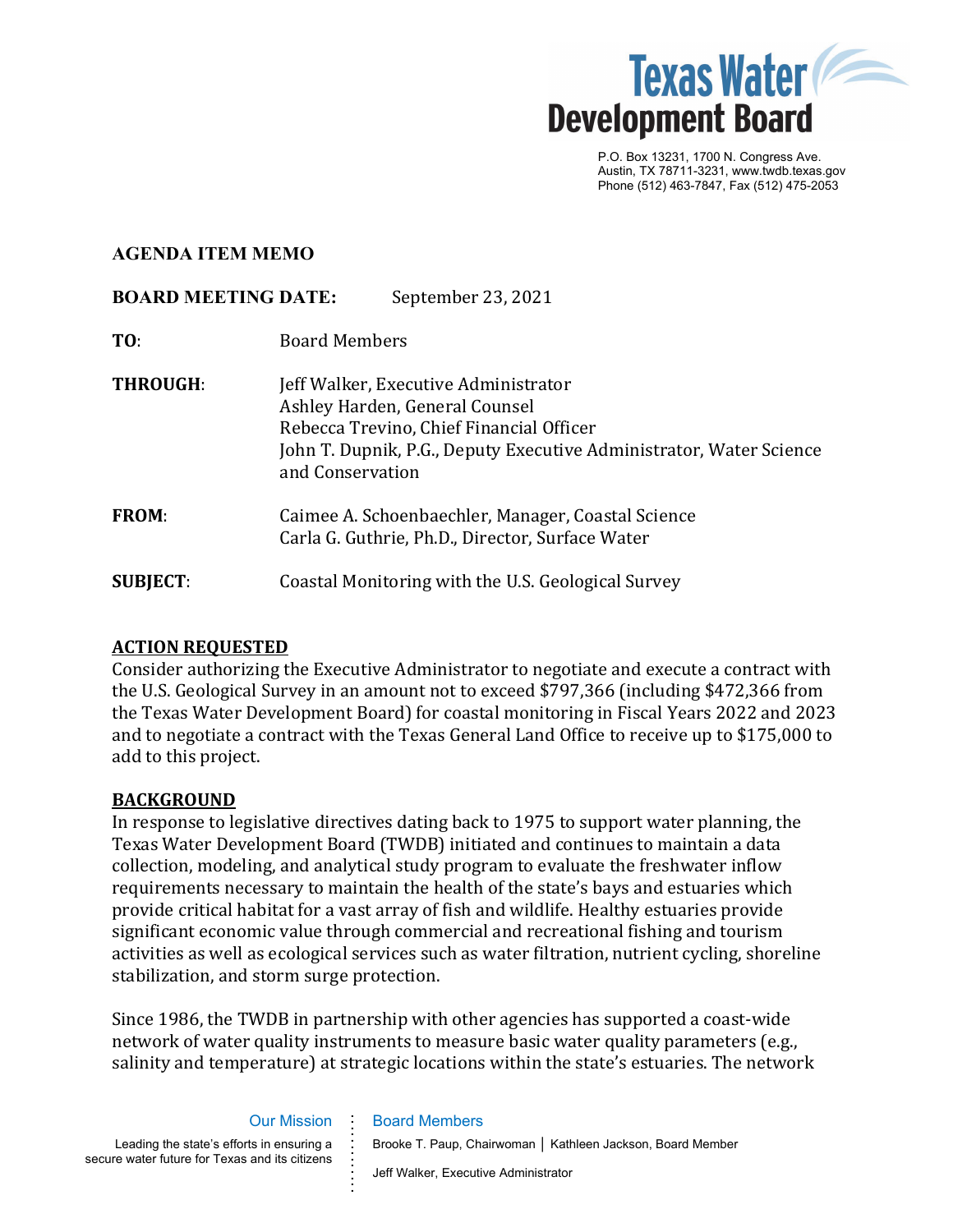Board Members September 23, 2021 Page 2

provides valuable long-term water quality datasets for environmental flows and water supply planning. To better understand the role that freshwater inflow plays in supporting habitats and estuarine productivity, the TWDB and the U.S. Geological Survey, through a Joint Funding Agreement in 2009, began evaluating and monitoring sediment and nutrient loading into Texas bays from the lower reaches of major river systems. These data provide information about the timing and volume of inputs affecting estuarine productivity, and thus far indicate that large pulses of nutrients and sediments are transported to bays during peak inflow periods.

The Texas General Land Office also has a vested interest in collecting data on the state's coastal resources and is interested in contributing towards the expansion of water quality monitoring in Texas estuaries to support their coastal management and resiliency activities. By leveraging cooperative funding from both the Texas General Land Office and the U.S. Geological Survey, the TWDB will be able to maintain and expand a robust monitoring network to provide coastal data that is informative to a variety of objectives.

# **KEY ISSUES**

The Executive Administrator proposes to negotiate and execute a contract with the U.S. Geological Survey for coastal monitoring in Fiscal Years 2022 and 2023. The contract will include operation and maintenance of existing instrumentation to measure freshwater inflow quantity, nutrients, and sediments, as well as estuarine water quality to provide data for water resources monitoring and planning. Total costs for coastal monitoring in Fiscal Years 2022 and 2023 will be \$797,366. The TWDB will provide general revenue up to an amount of \$472,366 for two years of operation and maintenance costs for eight water quality stations and monitoring of freshwater inflow, nutrients, and sediments at seven stations in five major river systems. The U.S. Geological Survey will share the cost of maintaining this network by providing \$150,000 for the biennium (Table 1).

The Executive Administrator also proposes to negotiate and execute a contract with the Texas General Land Office in Fiscal Years 2022 and 2023 to receive funding for up to an additional \$75,000 in Fiscal Year 2022 and \$100,000 in Fiscal Year 2023 to expand the coastal monitoring network by three or four additional water quality stations. This contract will provide a mechanism for the Texas General Land Office to pass funds through the TWDB to install, operate, and maintain their water quality sensors on existing Texas Coastal Ocean and Observation Network gaging stations.

# **RECOMMENDATION**

The Executive Administrator recommends approval to authorize negotiating and executing a contract with the U.S. Geological Survey and with the Texas General Land Office for coastal monitoring, which furthers the objectives of Texas Water Code §16.012 for statewide water resources data collection and dissemination, §16.058 for collection of bay and estuary data, and Texas Natural Resources Code § 33.065 for collection of data on natural processes affecting the coast.